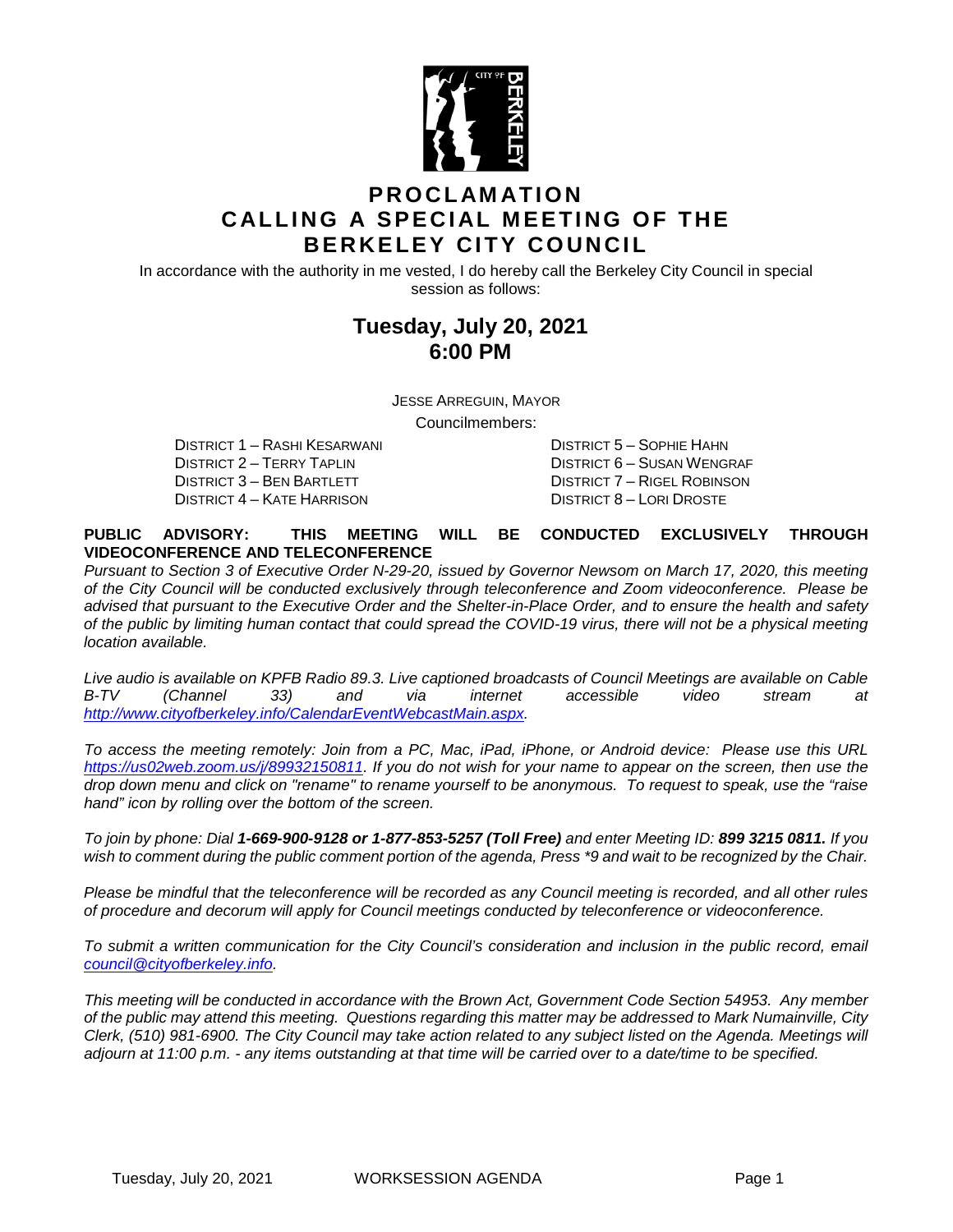# **Preliminary Matters**

## **Roll Call:**

# **Consent Calendar**

*The Council will first determine whether to move items on the agenda for "Action" or "Information" to the "Consent Calendar", or move "Consent Calendar" items to "Action." Three members of the City Council must agree to pull an item from the Consent Calendar for it to move to Action. Items that remain on the "Consent Calendar" are voted on in one motion as a group. "Information" items are not discussed or acted upon at the Council meeting unless they are moved to "Action" or "Consent".*

*No additional items can be moved onto the Consent Calendar once public comment has commenced. At any time during, or immediately after, public comment on Information and Consent items, any Councilmember may move any Information or Consent item to "Action." Following this, the Council will vote on the items remaining on the Consent Calendar in one motion.* 

*For items moved to the Action Calendar from the Consent Calendar or Information Calendar, persons*  who spoke on the item during the Consent Calendar public comment period may speak again at the time *the matter is taken up during the Action Calendar.*

**Public Comment on Consent Calendar and Information Items Only:** *The Council will*  take public comment on any items that are either on the amended Consent Calendar or the Information *Calendar. Speakers will be entitled to two minutes each to speak in opposition to or support of Consent Calendar and Information Items. A speaker may only speak once during the period for public comment on Consent Calendar and Information items.*

*Additional information regarding public comment by City of Berkeley employees and interns: Employees and interns of the City of Berkeley, although not required, are encouraged to identify themselves as such, the department in which they work and state whether they are speaking as an individual or in their official capacity when addressing the Council in open session or workshops.*

# **Consent Calendar**

**1. Resolution Reviewing and Ratifying the Proclamation of Local Emergency Due to the Spread of a Severe Acute Respiratory Illness Caused by a Novel (New) Coronavirus (COVID-19)**

## **From: City Manager**

**Recommendation:** Adopt a Resolution reviewing the need for continuing the local emergency due to the spread of a severe acute respiratory illness caused by a novel (new) coronavirus (COVID-19) and ratifying the Proclamation of Local Emergency issued by the Director of Emergency Services on March 3, 2020, initially ratified by the City Council on March 10, 2020, and subsequently reviewed and ratified by the Council on April 21, 2020, June 16, 2020, July 28, 2020, September 22, 2020, November 17, 2020, December 15, 2020, February 9, 2021, March 30, 2021 and May 25, 2021.

### **Financial Implications:** See report

Contact: Farimah Brown, City Attorney, (510) 981-6950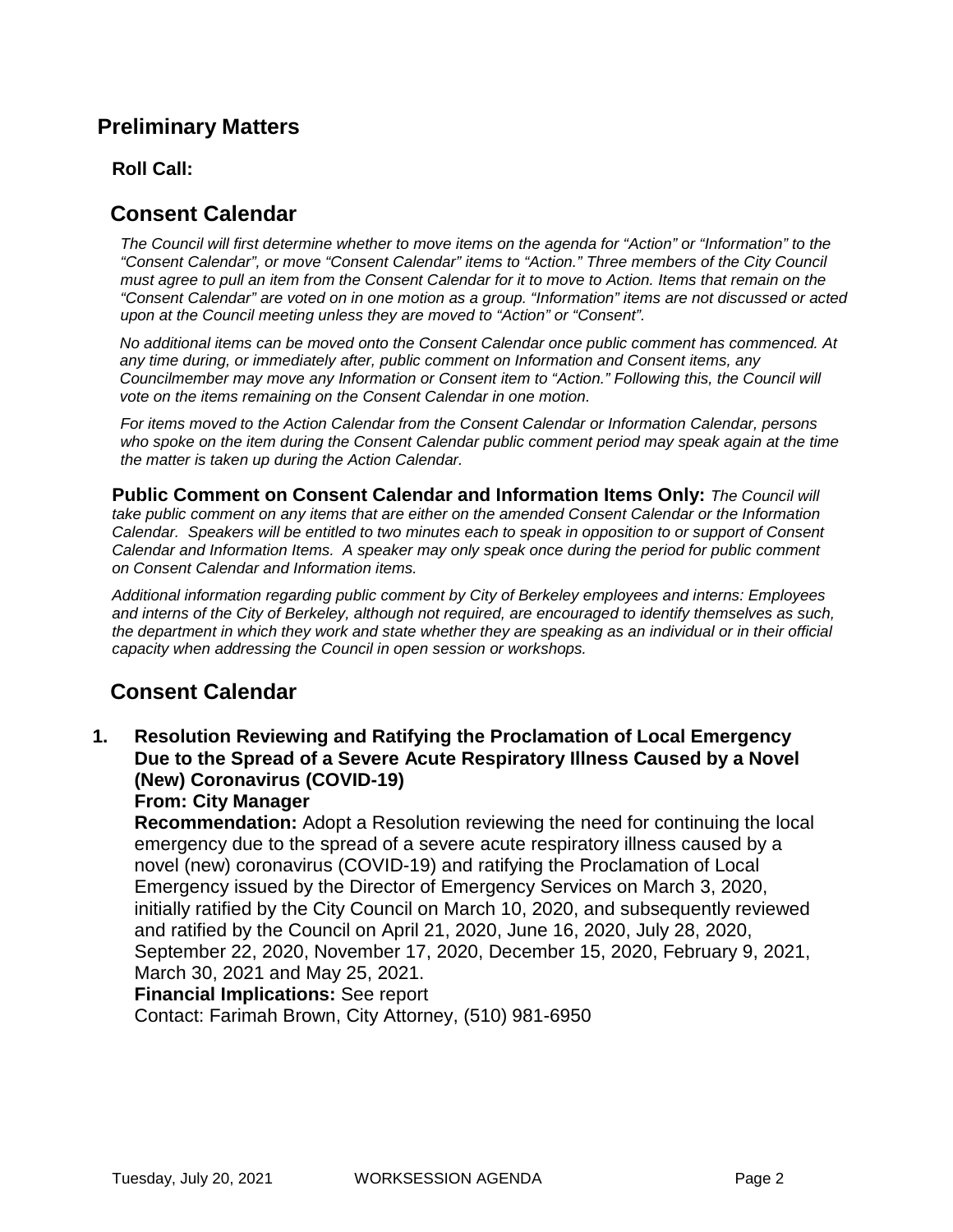## **Worksession**

- **2. Bayer HealthCare LLC Development Agreement Amendment From: City Manager** Contact: Jordan Klein, Planning and Development, (510) 981-7400
- **3. Measure FF and Fire Prevention From: City Manager** Contact: Abe Roman, Fire, (510) 981-3473

## **Public Comment - Items on this agenda only**

# **Adjournment**

I hereby request that the City Clerk of the City of Berkeley cause personal notice to be given to each member of the Berkeley City Council on the time and place of said meeting, forthwith.

> IN WITNESS WHEREOF, I have hereunto set my hand and caused the official seal of the City of Berkeley to be affixed on this 15th day of July, 2021.

Lesse Arregain

Jesse Arreguin, Mayor

Public Notice – this Proclamation serves as the official agenda for this meeting.

ATTEST:

Mart Sprining

Date: Thursday, July 15, 2021 Mark Numainville, City Clerk

*NOTICE CONCERNING YOUR LEGAL RIGHTS: If you object to a decision by the City Council to approve or deny an appeal, the following requirements and restrictions apply: 1) Pursuant to Code of Civil Procedure Section 1094.6 and Government Code Section 65009(c)(1)(E), no lawsuit challenging a City decision to deny or approve a Zoning Adjustments Board decision may be filed and served on the City more than 90 days after the date the Notice of Decision of the action of the City Council is mailed. Any lawsuit not filed within that 90-day period will be barred. 2) In any lawsuit that may be filed against a City Council decision to approve or deny a Zoning Adjustments Board decision, the issues and evidence will be limited to those raised by you or someone else, orally or in writing, at a public hearing or prior to the close of the last public hearing on the project.*

Live captioned broadcasts of Council Meetings are available on Cable B-TV (Channel 33), via internet accessible video stream at<http://www.cityofberkeley.info/CalendarEventWebcastMain.aspx> and KPFB Radio 89.3. Archived indexed video streams are available at [http://www.cityofberkeley.info/citycouncil.](http://www.cityofberkeley.info/citycouncil)

Channel 33 rebroadcasts the following Wednesday at 9:00 a.m. and Sunday at 9:00 a.m.

Communications to the City Council are public record and will become part of the City's electronic records, which are accessible through the City's website. **Please note: e-mail addresses, names, addresses, and other contact information are not required, but if included in any communication to the City Council, will become part of the public record.**